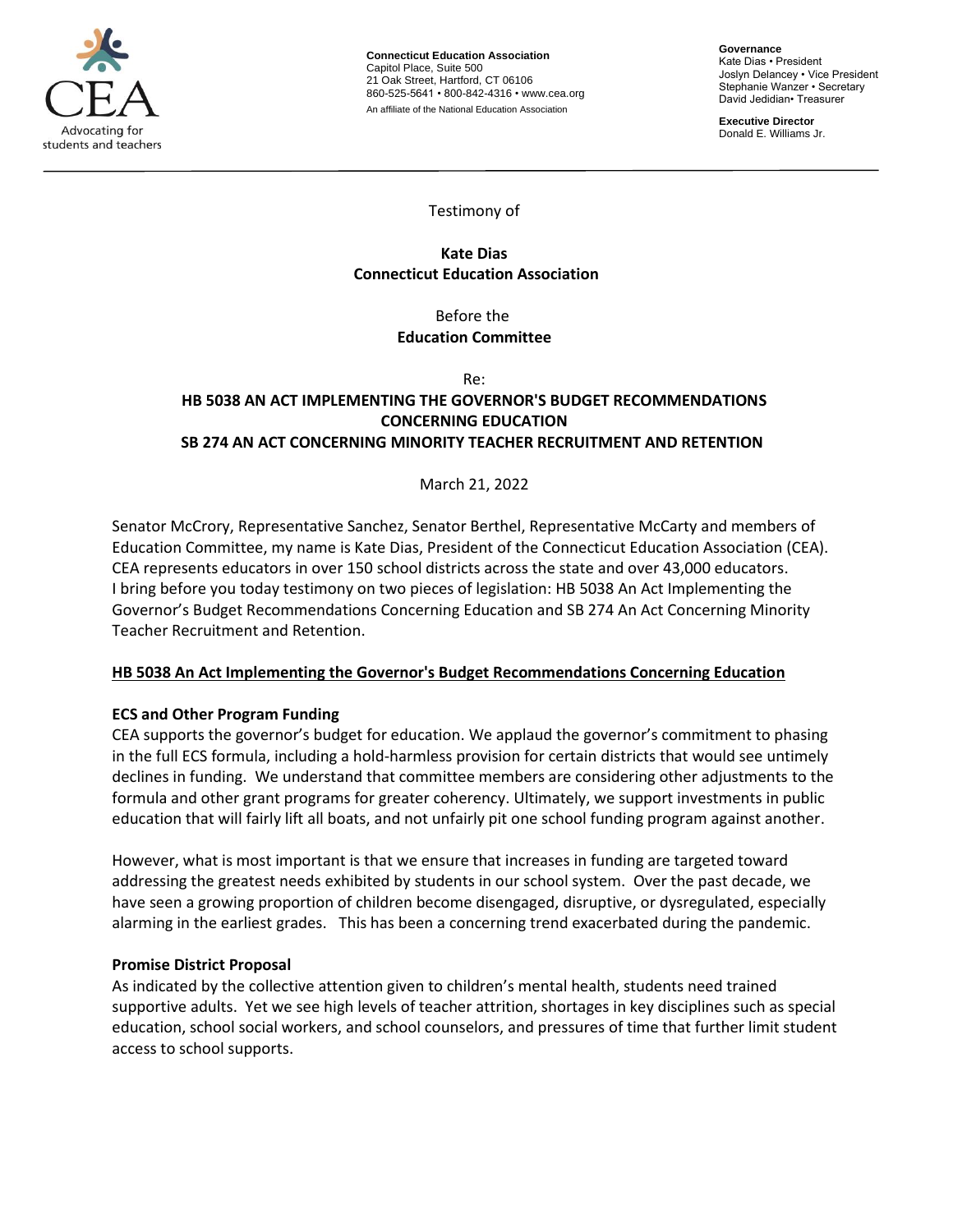To resolve this, we ask committee members to consider the attached amendment, which establishes Promise District funding within available ECS funding. Why should legislators create and fund something called a "Promise" District program? Because it is in the state's most financially distressed school districts where students who exhibit the greatest need also show the greatest promise.

The Promise District program sets-aside 25% of ECS increases received by the most financially distressed municipalities and targets funding toward hiring more certified and non-certified support staff. The program would increase certified support staff, such as school counselors and social workers. It would increase para-educator and other non-certified staffing levels to enable teachers to collaborate and plan. And it would target funding for incentives to retain educators.

As educators, we know that just beyond a child who is disengaged or disaffected is the promise of a child's creativity, engagement, innovation, and joy. Helping children realize their promise requires the presence of caring adults who have the time to meaningfully engage with students. The Promise District set aside proposed in the attached amendment would enable school districts to do just that.

#### **FAFSA**

We understand that FAFSA completion will support student persistence toward attending and completing post-secondary education, whether it be trade schools or college.

However, many families may be reluctant to disclose the personal and financial information required in the FAFSA, families of undocumented students especially. It may be necessary to carry out a wider awareness and information campaign regarding financial post-secondary schooling options available to traditionally underserved populations. We urge that there be adequate staffing to ensure awareness and to provide guidance and assistance to families as they consider completing the FAFSA process.

#### **SB 274 AAC Minority Teacher Recruitment and Retention**

CEA supports the development and submission of the report required in SB 274. However, we believe the language could more directly ensure input by educators by requiring that the Minority Teacher Recruitment Task Force include input from the Minority Teacher Policy Oversight Council and input from current educators actively recruited for participation in focus groups and through an opportunity for public comment.

Thank you.